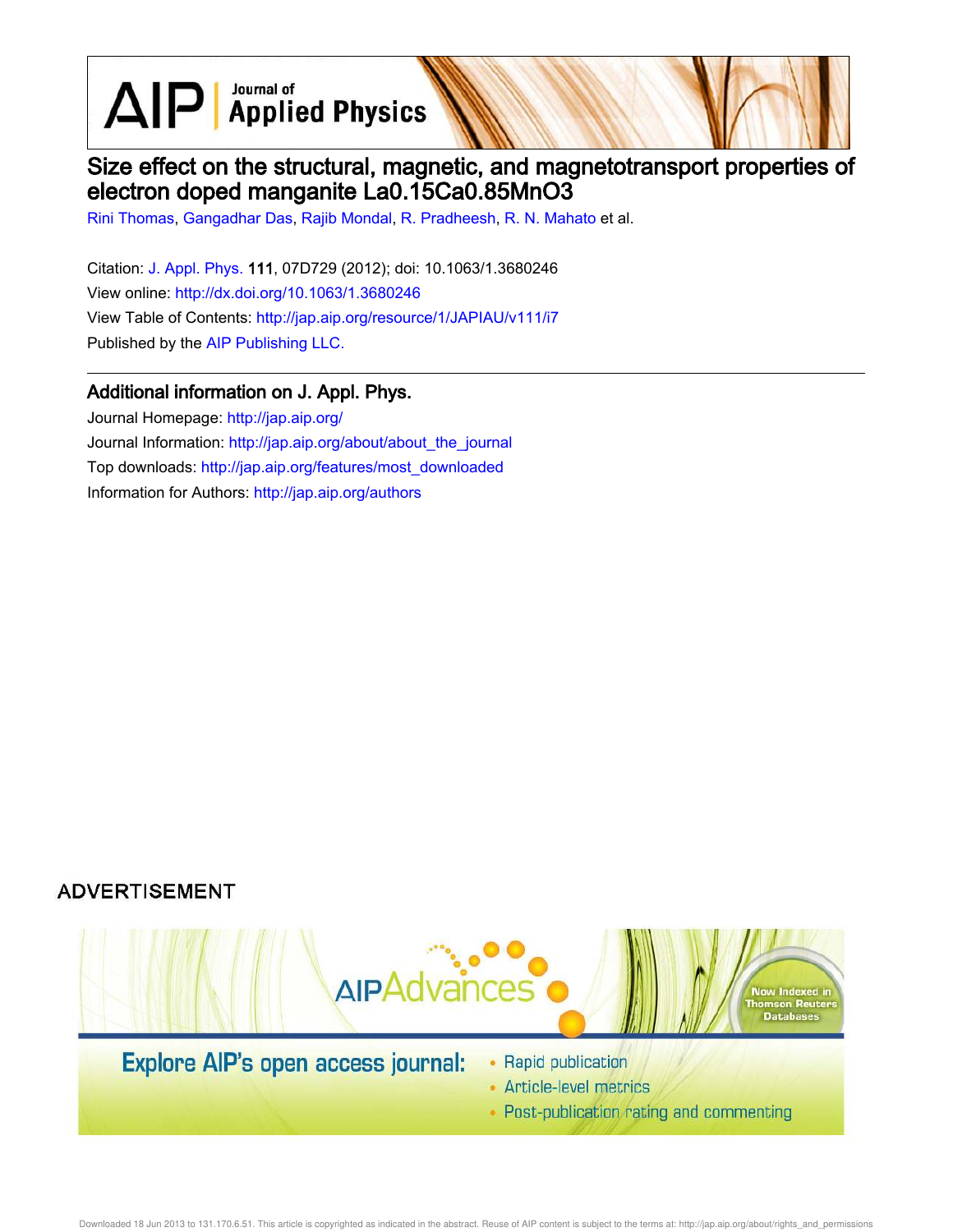## Size effect on the structural, magnetic, and magnetotransport properties of electron doped manganite  $La<sub>0.15</sub>Ca<sub>0.85</sub>MnO<sub>3</sub>$

Rini Thomas,<sup>1</sup> Gangadhar Das,<sup>1</sup> Rajib Mondal,<sup>1</sup> R. Pradheesh,<sup>1</sup> R. N. Mahato,<sup>1</sup> T. Geetha Kumary, $^{27}$ R. Nirmala, 1,a) A. V. Morozkin, 3 J. Lamsal,  $^{4}$  W. B. Yelon,  $^{4,5}$ A. K. Nigam, $^6$  and S. K. Malik<sup>7</sup>

 $1$ Department of Physics, Indian Institute of Technology Madras, Chennai 600 036, India  $^2$ Materials Science Group, Indira Gandhi Centre for Atomic Research, Kalpakkam 603102, India <sup>3</sup>Department of Chemistry, Moscow Lomonosov State University, Moscow 119899, Russia  ${}^{4}$ Department of Physics and Astronomy, University of Missouri-Columbia, Columbia, Missouri 65211, USA  $^5$ Materials Research Center and Department of Chemistry, Missouri University of Science and Technology, Rolla, Missouri 65409, USA <sup>6</sup>Tata Institute of Fundamental Research, Mumbai 400 005, India

 $^7$ Departamento de Física Teórica e Experimental, UFRN, Natal-RN, 59072-970, Brazil

(Presented 1 November 2011; received 12 October 2011; accepted 30 December 2011; published online 14 March 2012)

Nanocrystalline  $La<sub>0.15</sub>Ca<sub>0.85</sub>MnO<sub>3</sub>$  samples of various grain sizes ranging from  $\sim$ 17 to 42 nm have been prepared by sol-gel technique. Phase purity and composition were verified by room temperature x-ray diffraction and SEM-EDAX analysis. The bulk  $La_{0.15}Ca_{0.85}MnO_3$  is known to order antiferromagnetically around 170 K and to undergo a simultaneous crystal structural transition. DC magnetization measurements on 17 nm size  $La<sub>0.15</sub>Ca<sub>0.85</sub>MnO<sub>3</sub>$  show a peak at  $\sim$ 130 K (T<sub>N</sub>) in zero-field-cooled (ZFC) state. Field-cooled magnetization bifurcates from ZFC data around 200 K hinting a weak ferromagnetic component near room temperature due to surface moments of the nanoparticle sample. Low temperature powder neutron diffraction experiments reveal that the incomplete structural transition from room temperature orthorhombic to low temperature orthorhombic-monoclinic state also occurs in the nanoparticle sample as in the bulk. Magnetization in the ordered state decreases as particle size increases, thus indicating the reduction of the competing ferromagnetic surface moments. © 2012 American Institute of Physics. [doi:10.1063/1.3680246]

#### INTRODUCTION

There is a great deal of interest in understanding the rich fundamental properties of colossal magnetoresistance manganites as a function of grain size. In fact, systematic studies have been performed on hole-doped  $R_{1-x}A_xMnO_3$  type oxides (where  $R =$ rare earth, A = divalent cation such as Ca, Sr), whereas low and electron-doped systems are not explored in detail. Recent work on an electron-doped system namely  $La<sub>0.15</sub>Ca<sub>0.85</sub>MnO<sub>3</sub>$  reveals an occurrence of incomplete crystal structural transition from orthorhombic (Pnma) to a mixed orthorhombic-monoclinic  $(P2_1/m)$  state at  $\sim$ 170K concomitant with a paramagnetic to antiferromagnetic (AFM) phase transition. Magnetic structure of this compound further undergoes a change from G-type to C-type at  $\sim$  100 K.<sup>1,2</sup> Neutron diffraction data indicate a competitive coexistence of antiferromagnetic and ferromagnetic interactions in the structurally phase separated state. In the present work, we attempt to understand the grain size dependent physical properties of this electron doped manganite  $La_{0.15}Ca_{0.85}MnO_3$ .

#### EXPERIMENTAL DETAILS

Nanocrystalline  $La<sub>0.15</sub>Ca<sub>0.85</sub>MnO<sub>3</sub>$  samples of various grain sizes ranging from  $\sim$  17 to 42 nm have been prepared

by sol-gel technique. The samples were sintered at a few selected temperatures for a period of 6 h. Phase purity and composition were verified by room temperature x-ray diffraction (XRD) and SEM-EDAX analysis. dc and ac magnetization measurements were carried out using commercial a vibrating sample magnetometer (Lakeshore Cryotronics, USA), SQUID magnetometer (Quantum Design, USA), and physical property measurement system (PPMS, Quantum Design) in different applied fields. Powder neutron diffraction (ND) experiments were carried out on  $La<sub>0.15</sub>Ca<sub>0.85</sub>MnO<sub>3</sub>$ nanoparticles of 17 nm size at a few selected temperatures between 300 K and 10 K (incident neutron wavelength 1.478961 Å, MURR, USA) to track its crystal structure and also to understand its magnetic structure. Both magnetic and crystal structures were analyzed using the FULLPROF program based on the Rietveld method.<sup>3</sup>

#### RESULTS AND DISCUSSION

Room temperature x-ray diffraction patterns revealed single phase nature of the  $La<sub>0.15</sub>Ca<sub>0.85</sub>MnO<sub>3</sub>$  nanoparticle samples (Fig. 1). The average crystallite size has been evaluated from the full-width at half maximum (FWHM) of the XRD peaks. The crystallite size is found to vary from 17 nm to 42 nm as the sintering temperature increases from  $700^{\circ}$ C to  $1000\,^{\circ}$ C (Table I). The crystallite size calculated from powder x-ray diffraction data, using the Scherrer formula

a)Author to whom correspondence should be addressed. Electronic mail: qqua98@gmail.com.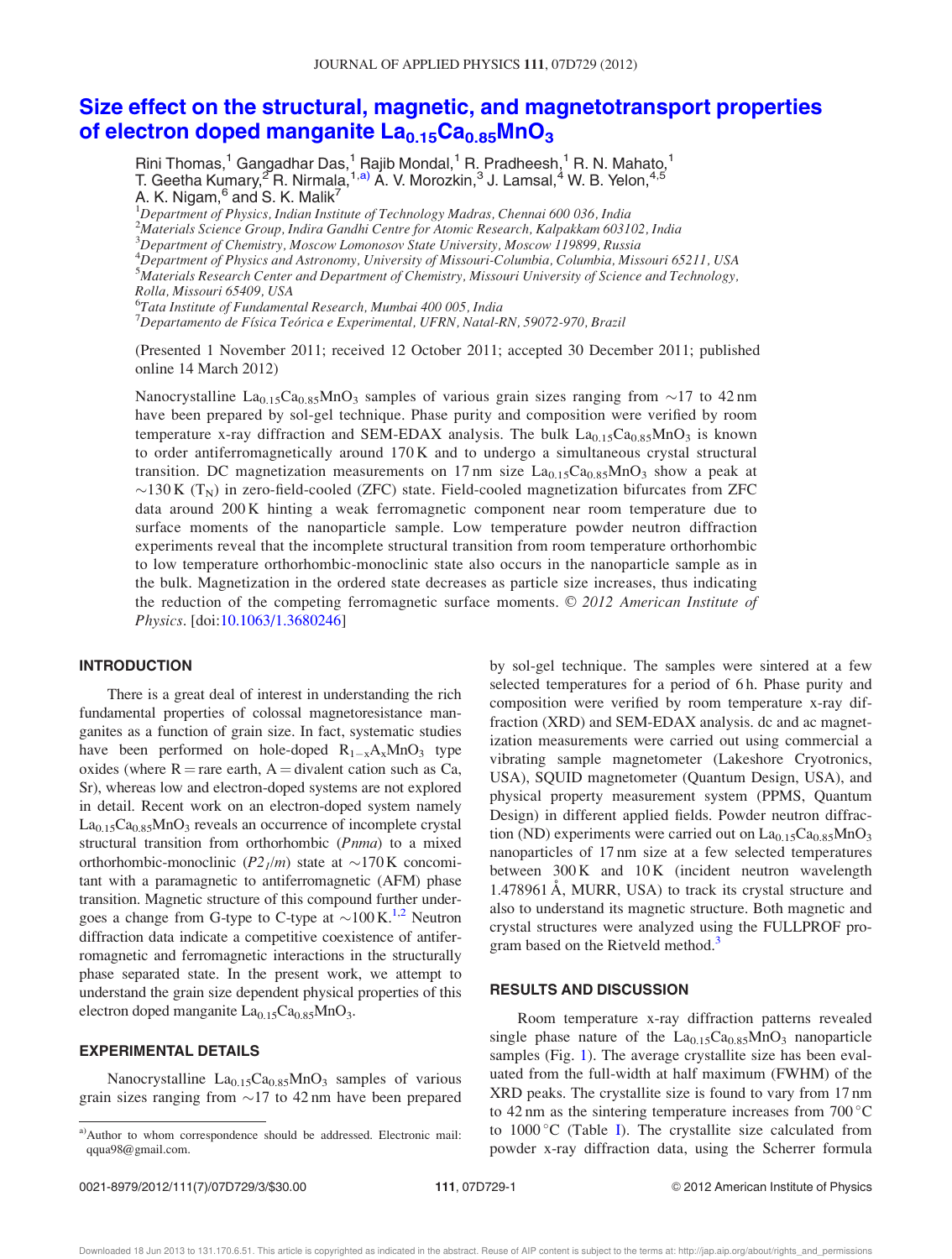

FIG. 1. (Color online) Powder x-ray diffraction pattern of  $La<sub>0.15</sub>Ca<sub>0.85</sub>MnO<sub>3</sub>$ samples sintered at various temperatures

could have a maximum error up to  $50\%$ .<sup>4</sup> The samples annealed at  $700\,^{\circ}\text{C}$  and  $800\,^{\circ}\text{C}$  have been characterized using high resolution transmission electron microscope (HRTEM) (Figs.  $2(a)$  and  $2(c)$ ). The HRTEM data reveal agglomerated and elongated nature of the nanoparticles. The selected area electron diffraction (SAED) images show lattice fringes confirming the single crystalline nature of these samples (Figs.  $2(b)$  and  $2(d)$ ).

DC magnetization measurements on the La<sub>0.15</sub>Ca<sub>0.85</sub>MnO<sub>3</sub> sample annealed at 700 °C show a peak at ~130 K (T<sub>N</sub>) in zero-field-cooled (ZFC) state (Fig. 3(a)). Field-cooled (FC) magnetization data bifurcates from ZFC data around 200 K with a hint of a weak ferromagnetic component near room temperature that could be attributed to surface moments of the nanoparticle samples. This ferromagnetic component due to surface magnetization was reported around 200 K also for the antiferromagnetic  $\text{La}_{0.2}\text{Ca}_{0.8}\text{MnO}_3$  particles of size 15 to 37 nm.<sup>5</sup> The paramagnetic susceptibility follows Curie–Weiss law. The magnetization versus field measured at  $5K$  in fields up to  $9T$  depict a low field hysteresis superimposed on a linear increase of magnetization as a function of field indicating the competitive presence of antiferromagnetic and ferromagnetic interactions (Fig.  $3(b)$ ). However, a shift is not observed in the field-cooled curve in these samples, although exchange bias effect has been seen in nanocrystalline  $La_{0.2}Ca_{0.8}MnO_3$  and  $CaMnO<sub>3-\delta</sub>$  particles.<sup>5,6</sup> Similar behavior has been observed for the sample annealed at  $1000\,^{\circ}\text{C}$  with average crystallite

TABLE I. Crystallite size variation of  $La<sub>0.15</sub>Ca<sub>0.85</sub>MnO<sub>3</sub>$  with respect to sintering temperature, calculated from x-ray diffraction data using Scherrer formula.

| Sintering temperature (in $\mathrm{^{\circ}C}$ ) | Crystallite size (nm) |
|--------------------------------------------------|-----------------------|
| 700                                              | 17                    |
| 800                                              | 24                    |
| 900                                              | 30                    |
| 1000                                             | 42                    |



FIG. 2. (a) and (b) High resolution transmission electron microscope (HRTEM) and (c) and (d) selected area electron diffraction (SAED) images of  $La<sub>0.15</sub>Ca<sub>0.85</sub>MnO<sub>3</sub>$  samples sintered at 700 °C and 800 °C

size of  $\sim$ 42 nm (Fig. 3(c)). The cusp in the ZFC magnetization approaches that of the bulk sample. However, the overall magnetization value at 5 K, in the magnetically ordered state, is reduced (Fig.  $3(d)$ ). This could be understood as the decrease in the ferromagnetic component with increasing grain size due to the lower number of surface moments.

AC magnetic susceptibility of this compound shows a peak at  $T_N$  that shifts to higher temperatures with increasing frequency of the applied ac field indicating glassy behavior (figure not shown). This could have resulted from the competing antiferromagnetic and ferromagnetic interactions in the system. Electrical resistivity measurements on  $La<sub>0.15</sub>Ca<sub>0.85</sub>MnO<sub>3</sub>$ show insulating behavior for the sample as it is cooled through the magnetic transition and a maximum magnetoresistance of about 28% in 9 T is observed in the magnetically ordered state (figure not shown).

Powder neutron diffraction (ND) experiments (incident neutron wavelength 1.478961 Å, MURR, USA) have been carried out on the 17 nm size sample to verify whether the crystal structure change occurs in nanocrystalline form as in bulk. ND data acquired at selected temperatures between 300 K and 10 K reveal that indeed the incomplete structural transition from paramagnetic orthorhombic state to a low temperature orthorhombic-monoclinic state occurs in the nanoparticle sample. The lattice parameter variation as a function of temperature, obtained from ND data is plotted in Fig. 4. Thus the intrinsic structural phase separation in the magnetically ordered state of this system seems to be robust and could not be removed by particle size reduction.

The magnetic entropy change near  $T_N$  is calculated from the field dependent magnetization data, and a weak, inverse magnetocaloric effect is observed signifying the antiferromagnetically ordered state (figure not shown). This observation is in agreement with the recent report on the magnetocaloric properties of nanocrystalline  $La<sub>0.125</sub>Ca<sub>0.875</sub>MnO<sub>3</sub>$  of particle

Downloaded 18 Jun 2013 to 131.170.6.51. This article is copyrighted as indicated in the abstract. Reuse of AIP content is subject to the terms at: http://jap.aip.org/about/rights\_and\_permissions